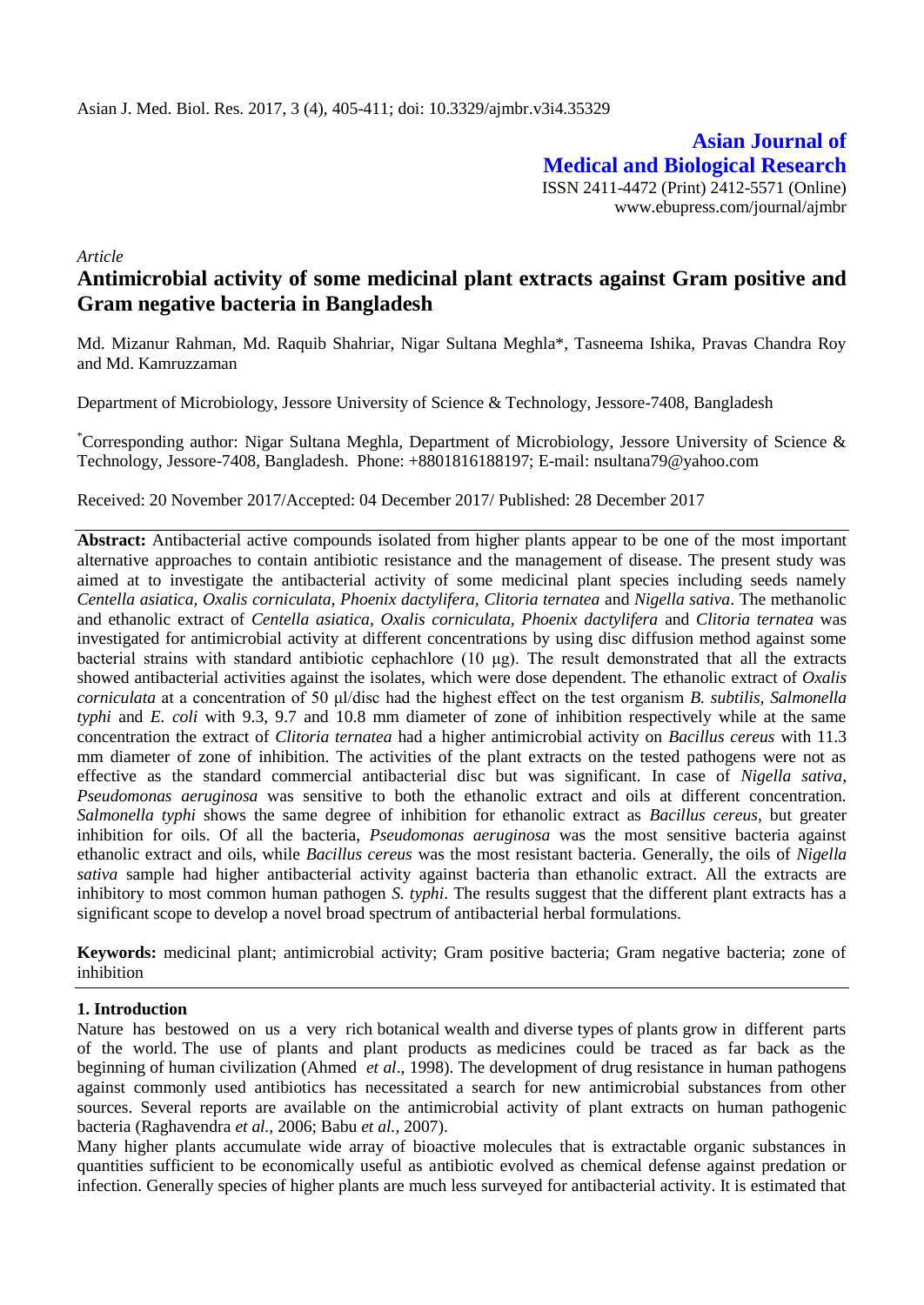only one percent of 2, 65,000 flowering plants on earth have been studied exhaustively for their chemical composition and medicinal value (Cox and Balick, 1994). Herbs are widely exploited in the traditional medicine and their curative potentials are well documented in India and other subcontinents. Plants grown in this region are not systematically tested for their biological activities in general and antimicrobial activity in particular. Alternatives to available antibiotics for disease management are increasingly felt due to the increase in the resistance of bacterial isolates. This has necessitated the requirement of second and third line drug (Williams and Heyamnn, 1998). It is believed that plant based drugs cause less or no side effect when compared with synthetic antibiotics (Shariff *et al.,* 2006). Despite tremendous progress in human medicines, infectious diseases caused by bacteria, fungi, viruses and parasites are still a major threat to public health and particularly large in developing countries due to relative unavailability of medicines and the emergence of widespread drug resistance (Zampini *et al.,* 2009). Recently, the World Health Organization reports that at least 75 - 95% of the world populations of developing countries were chiefly relies on traditional medicines and major part of traditional therapies involves the use of plant extract products or their active constituents. Traditional medicine usage is a common practice in developed and developing countries at the primary healthcare level (Essawi and Srour, 2000).

Bangladesh owing to its favorable climatic influences has been blessed with immense natural resources including explored and unexplored herbal medicinal plants. About 5000 species of phanerogams and pteridophytes grow in Bangladesh. More than a thousand of these have been claimed to possess medicinal or curative properties. Recently, 546 species have been identified as having medicinal properties and therapeutic use (Ghani, 1998). In Bangladesh low income people such as farmers, people of small isolate villages and native communities use herbal medicine for the treatment of common infections. Thus the objective of this study was to evaluate the potential of phytochemicals of plant and seed extracts on several standard bacterial strains as well as multi-drug resistant bacteria.

#### **2. Materials and Methods**

#### **2.1. Sample collection**

Leaf of *Centella asiatica* L*.* (Locally known as Thankuni) was collected from borobazar, Jessore sadar, Jessore, Bangladesh on November, 2013. Leaf of *Oxalis corniculata* L. (Locally known as Amrul) and Seed of *Clitoria ternatea* L. (Locally known as Oporajita) was collected from Jessore University of Science & Technology campus, Jessore-7480, Bangladesh on November, 2013. Fruit of *Phoenix dactylifera* L. (Locally known as Khejur) was collected from local area of Sherpur, Bogra, Bangladesh on October, 2013. *Nigella sativa* L. (Locally known as Kalojira) seeds used in this study were collected on January, 2012 and purchased from different retail groceries in Jessore, Bangladesh.

### **2.2. Preparation of plant extract**

The collected plant parts were separated from undesirable materials or plant or plant parts and were washed with water. They were sun-dried for one week. The plant parts were grinded into fine powder with the help of grinder. The powders were stored in an airtight container and kept in a cool, dark and dry place.

The powered materials were dissolved in 70% ethanol and 80% methanol; 1 g sample was dissolved in 10 ml of solvent (Pandey *et al.,* 2011). Mixtures were kept in sterilized beakers wrapped with aluminum foil to avoid evaporation and exposure to light. The beakers were then kept in dark or 3 days at room temperature accompanying occasional shaking and stirring. After 3 days, mixtures were filtered through Whatman filter paper. The filtrates obtained were evaporated and concentrated under the air of ceiling fan and in a water bath to remove alcohol present in the extract.

### **2.3. Preparation of** *Nigella sativa* **ethanolic extract and** *Nigella sativa* **oils**

Ethanolic extract of the *Nigella sativa* seeds was prepared by simple socking 50 gm of finely grounded powder of *Nigella sativa* seeds in sufficient amount of ethanol for 24 hours. After 24 hours, the extract was filtered through what Mann filter paper and the residual matter was again soaked with sufficient amount of ethanol for 24 hours. After 24 hours, the extract was filtered through Whatman filter paper and then was combined of two extract and evaporated till dryness. One hundred gram of each black cumin was ground in an omnimixer and extracted for 10 h in a Soxhlet extractor with 500 ml n-hexan at 70˚C. The fixed oils were pooled and concentrated in a rotary evaporator, and then kept in small (10 ml) sterile bottles under refrigerated conditions until use (Ozcan, 1998).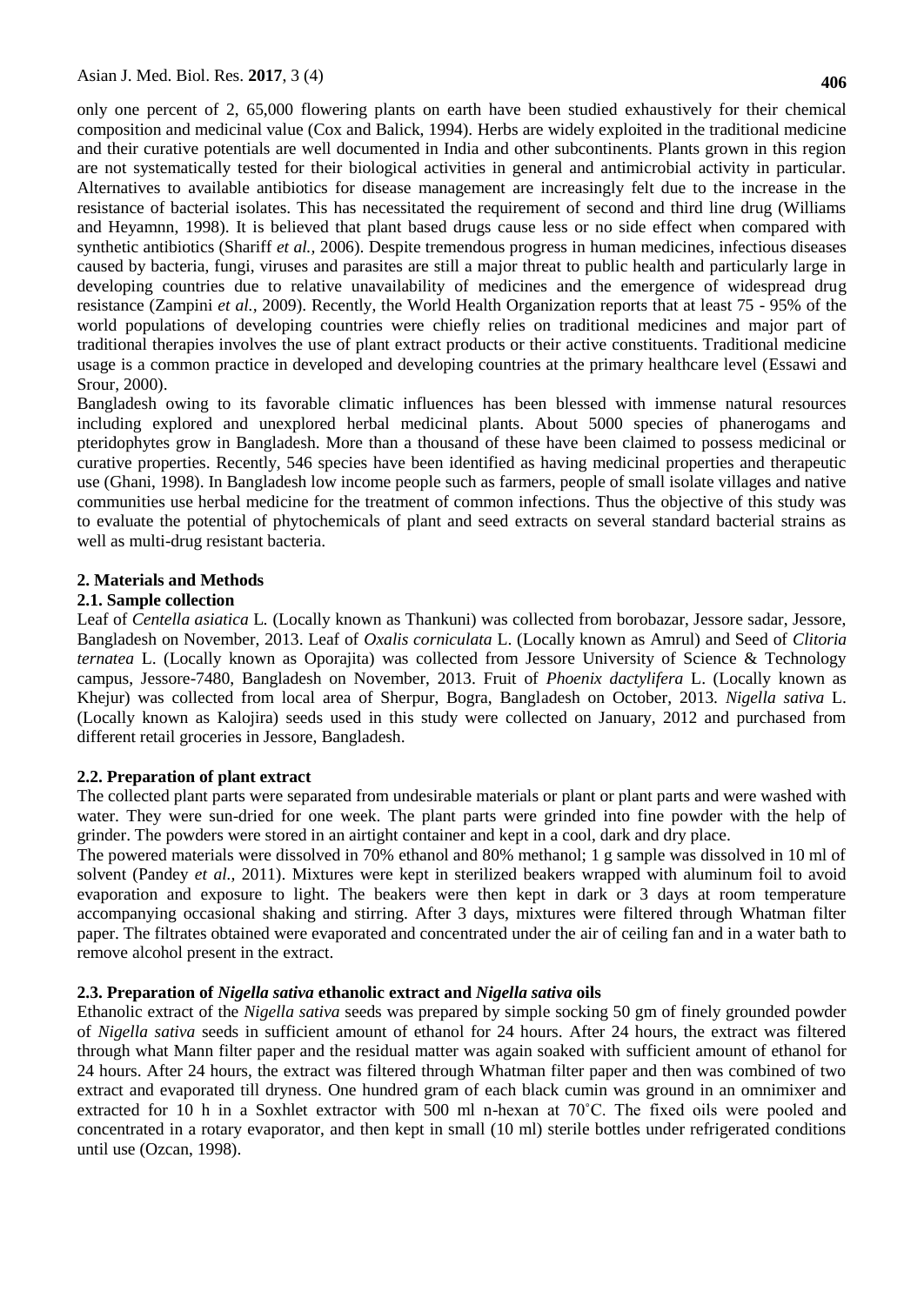# **2.4. Evaluation of antimicrobial activity by agar disc diffusion method**

# **2.4.1. Inoculum preparation of test bacteria**

*Escherichia coli* (ATCC 25923), *Salmonella typhi* (ATCC 14028), *Bacillus cereus* (ATCC 11778), *Bacillus subtilis* (ATCC 11774) and *Pseudomonas aeruginosa* test organisms were transferred to the nutrient agar (HI Media, India) slants by aseptic condition. The inoculated slants were then incubated at 37˚C for 16-18 hours to assure the growth of test organisms. One loopful culture from each of the slants was transferred in the test tubes with 10 ml sterile water and mixed by vortex.

# **2.4.2. Antibiogram analysis**

The antimicrobial activity of various samples was determined by agar diffusion technique (Bauer *et al*., 1966; Philips *et al*., 1991). 1 ml inoculums of each selected organism were spread by glass spread on nutrient agar media. Paper disks soaked in 15, 20 and 25 or 30, 40 and 50 μl of the extract, then each crude extracts were placed on the surface of nutrient agar using sterile forceps. Standard commercial antibacterial discs of cephachlore (10 μg/disk) were included as positive control. The culture plates were allowed to refrigerate for 2.5 h for pre diffusion and were then incubated at 37°C for 24 h.

# **2.4.3. Determination of zone of inhibition**

After 24 h, antibacterial activity was determined by measurement of diameter zones of inhibition (mm) (against the test organisms) around each of the extracts and the antibiotics with a slide calipers (Lino *et al.,* 2006).

# **3. Results**

# **3.1. Determination of antimicrobial activity of** *Oxalis corniculata*

*Oxalis corniculata* exhibited Inhibition zones of the methanolic extract at 15 µL/disc, 20 µL/disc and 25 µL/disc are - 6.2 mm, 7.3 mm and 9.2 mm respectively against *B. subtilis*; *B. cereus* were Resistant to all; 7 mm, 8.3 mm and 9.5 respectively against *S. typhi*; 9.2 mm, 10.2 mm and 10.5 mm against *E. coli* (Figure 1). The Ethanolic extract at 30 µL/disc, 40 µL/disc and 50 µL/disc showed– 7.7 mm, 8.5 mm and 9.3 mm respectively against *B*. *subtilis*; 7.5 mm, 7.8 mm and 9.2 against *B. cereus*; 7.3 mm, 9 mm and 9.7 mm against *S. typhi*; 9.8 mm, 10.7 mm and 10.8 mm respectively against *E. coli*. The standard antibiotic disc cephaclore at 10µg/disc exhibited 19.7 mm, Resistance, 34.7 mm and 26.7 mm respectively against four selected bacteria (Table 1).

# **3.2. Determination of antimicrobial activity of** *Centella asiatica*

Zone of inhibition of the methanolic extract at 15  $\mu$ L/disc, 20  $\mu$ L/disc and 25  $\mu$ L/disc are – 5.3 mm, 7.3 mm and 9.2 mm respectively against *B. subtilis*; *B. cereus* were Resistant to all; 6.2 mm, 9.3 mm and 9.7 respectively against *S. typhi*; 5.7 mm, 7.7 mm and 8.2 mm against *E. coli*. The Ethanolic extract at 30 µL/disc, 40 µL/disc and 50 µL/disc showed– 5.8 mm, 6.5 mm and 7.1 mm respectively against *B. subtilis*; *B. cereus* were Resistant to all; 7 mm, 9.7 mm and 11 mm against *S. typhi*; 6.6 mm, 7.9 mm and 9 mm respectively against *E. coli* (Table 2).

# **3.3. Determination of antimicrobial activity of** *Phoenix dactylifera*

*Phoenix dactylifera* exhibited Inhibition zones of the methanolic extract at 30 µL/disc, 40 µL/disc and 50 µL/disc are -*B. subtilis* were Resistant to all; 5.5 mm, 6 mm and 6 mm respectively against *B. cereus*; 7.2 mm, 7.3 mm and 7.5 respectively against *S. typhi*; 6.3 mm, 7.2 mm and 7.4 mm against *E. coli*. The Ethanolic extract at 30 µL/disc, 40 µL/disc and 50 µL/disc showed– *B. subtilis* were Resistant to all; 6.2 mm, 7.1 mm and 7.6 mm respectively against *B. cereus*; 7.5 mm, 7.8 mm and 8.3 respectively against *S. typhi*; 6.6 mm, 7.9 mm and 8.3 mm against *E. coli* (Table 3).

### **3.4. Determination of antimicrobial activity of** *Clitoria ternatea*

*Phoenix dactylifera* exhibited Inhibition zones of the methanolic extract at 15 µL/disc, 20 µL/disc and 25 µL/disc are -*B. subtilis* were Resistant to all; 6.2 mm, 8.3 mm and 8.5 mm respectively against *B. cereus*; 7.7 mm, 8.3 mm and 8.7 respectively against *S. typhi*; 6.5 mm, 8.3 mm and 9.2 mm against *E. coli*. The Ethanolic extract at 30 µL/disc, 40 µL/disc and 50 µL/disc showed– *B. subtilis* were Resistant to all; 9 mm, 10 mm and 11.3 mm respectively against *B. cereus*; *S. typhi* were Resistant to all; 8 mm, 8.3 mm and 9.8 mm against *E. coli* (Table 4).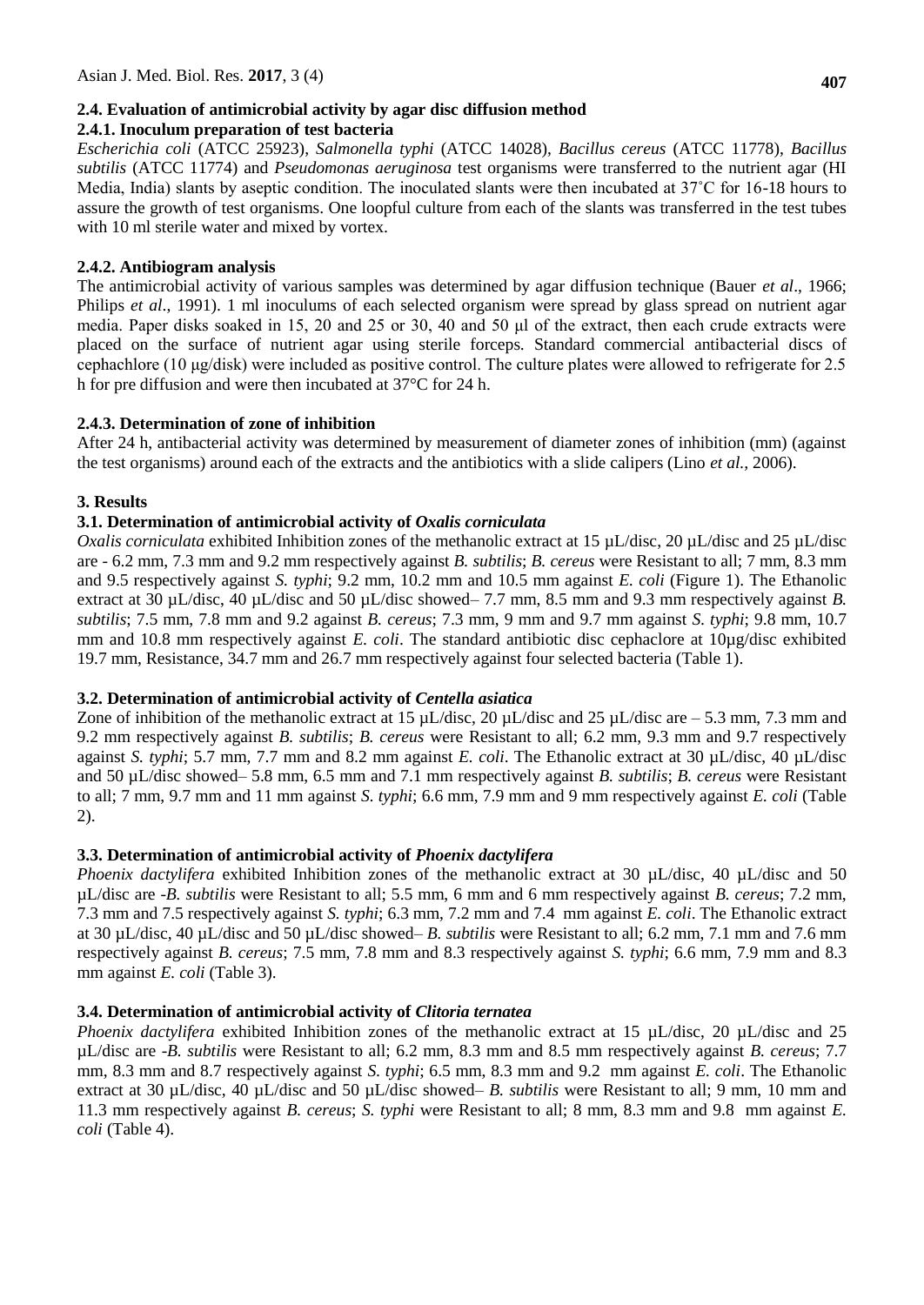|                                                |                            |                                       |                            |                            | <b>Ethanolic Extract</b>   |                            |                           |
|------------------------------------------------|----------------------------|---------------------------------------|----------------------------|----------------------------|----------------------------|----------------------------|---------------------------|
| <b>Bacterial species</b>                       |                            | <b>Methanolic Extract</b>             |                            |                            | <b>Cephachlore</b>         |                            |                           |
|                                                | 15<br>$\mu$ L/disc<br>(mm) | 20<br>$\mu$ L/disc<br>$(\mathbf{mm})$ | 25<br>$\mu$ L/disc<br>(mm) | 30<br>$\mu$ L/disc<br>(mm) | 40<br>$\mu$ L/disc<br>(mm) | 50<br>$\mu$ L/disc<br>(mm) | $10\mu\text{g/disc (mm)}$ |
| <b>Bacillus subtillis</b><br><b>ATCC 11774</b> | 6.2                        | 7.3                                   | 9.2                        | 7.7                        | 8.5                        | 9.3                        | 19.7                      |
| <b>Bacillus cereus</b><br><b>ATCC 11778</b>    | R                          | R                                     | R                          | 7.5                        | 7.8                        | 9.2                        | R                         |
| Salmonella typhi<br><b>ATCC 14028</b>          | 7                          | 8.3                                   | 9.5                        | 7.3                        | 9                          | 9.7                        | 34.7                      |
| E. coli<br><b>ATCC 25923</b>                   | 9.2                        | 10.2                                  | 10.5                       | 9.8                        | 10.7                       | 10.8                       | 26.7                      |

**Table 1. Zones of Inhibition of the methanolic extract and ethanolic extract of** *Oxalis corniculata* **at different concentration against four bacterial species.**

**R = Resistant**

**Table 2. Zones of Inhibition of the methanolic extract and ethanolic extract of** *Centella asiatica* **at different concentration against four bacterial species.**

|                                                |                            | <b>Methanolic Extract</b> |                            | <b>Ethanolic Extract</b>   | <b>Cephachlore</b>         |                            |                           |
|------------------------------------------------|----------------------------|---------------------------|----------------------------|----------------------------|----------------------------|----------------------------|---------------------------|
| <b>Bacterial species</b>                       | 15<br>$\mu$ L/disc<br>(mm) | $20 \mu L/disc$<br>(mm)   | 25<br>$\mu$ L/disc<br>(mm) | 30<br>$\mu$ L/disc<br>(mm) | 40<br>$\mu$ L/disc<br>(mm) | 50<br>$\mu$ L/disc<br>(mm) | $10\mu\text{g/disc (mm)}$ |
| <b>Bacillus subtillis</b><br><b>ATCC 11774</b> | 5.3                        | 7.3                       | 9.2                        | 5.8                        | 6.5                        | 7.1                        | 19.7                      |
| <b>Bacillus cereus</b><br><b>ATCC 11778</b>    | R                          | $\mathbb{R}$              | R                          | R                          | R                          | R                          | R                         |
| Salmonella typhi<br><b>ATCC 14028</b>          | 6.2                        | 9.3                       | 9.7                        | 7                          | 9.7                        | 11                         | 34.7                      |
| E. coli<br><b>ATCC 25923</b>                   | 5.7                        | 7.7                       | 8.2                        | 6.6                        | 7.9                        | 9                          | 26.7                      |

**R = Resistant**

**Table 3. Zones of Inhibition of the methanolic extract and ethanolic extract of** *Phoenix dactylifera* **at different concentration against four bacterial species.**

|                                                |                                       | <b>Methanolic Extract</b>             |                            | <b>Ethanolic Extract</b>   | <b>Cephachlore</b>         |                            |                           |
|------------------------------------------------|---------------------------------------|---------------------------------------|----------------------------|----------------------------|----------------------------|----------------------------|---------------------------|
| <b>Bacterial species</b>                       | 30<br>$\mu$ L/disc<br>$(\mathbf{mm})$ | 40<br>$\mu$ L/disc<br>$(\mathbf{mm})$ | 50<br>$\mu$ L/disc<br>(mm) | 30<br>$\mu$ L/disc<br>(mm) | 40<br>$\mu$ L/disc<br>(mm) | 50<br>$\mu$ L/disc<br>(mm) | $10\mu\text{g/disc (mm)}$ |
| <b>Bacillus subtillis</b><br><b>ATCC 11774</b> | R                                     | R                                     | R                          | R                          | R                          | R                          | 19.7                      |
| <b>Bacillus cereus</b><br><b>ATCC 11778</b>    | 5.5                                   | 6                                     | 6                          | 6.2                        | 7.1                        | 7.6                        | R                         |
| Salmonella typhi<br><b>ATCC 14028</b>          | 7.2                                   | 7.3                                   | 7.5                        | 7.5                        | 7.8                        | 8.3                        | 34.7                      |
| E. coli<br><b>ATCC 25923</b>                   | 6.3                                   | 7.2                                   | 7.4                        | 6.6                        | 7.9                        | 8.3                        | 26.7                      |

**R = Resistant**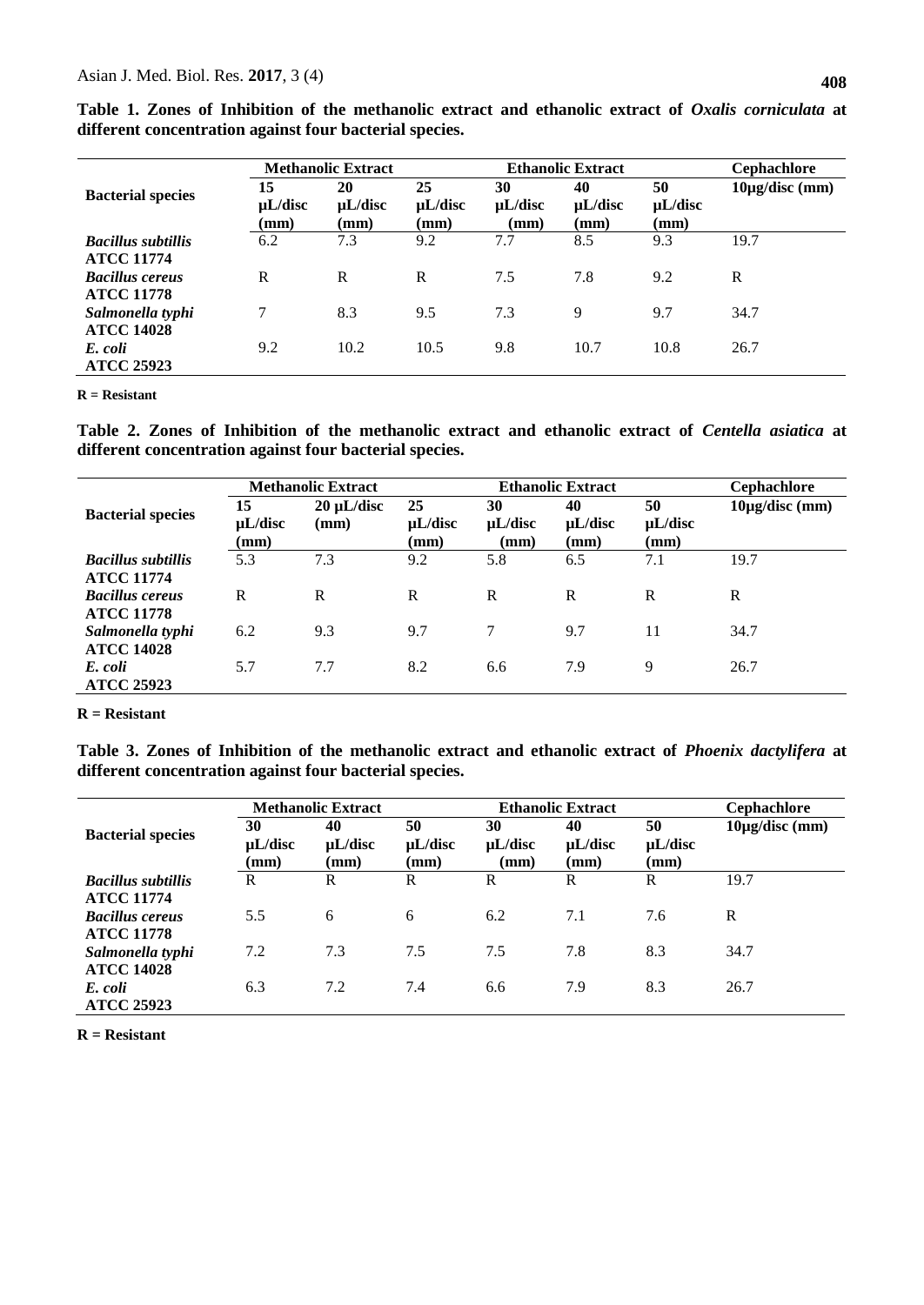|                                                |                            | <b>Methanolic Extract</b>             |                                       |                            | <b>Ethanolic Extract</b>              | <b>Cephachlore</b>                    |                           |
|------------------------------------------------|----------------------------|---------------------------------------|---------------------------------------|----------------------------|---------------------------------------|---------------------------------------|---------------------------|
| <b>Bacterial species</b>                       | 15<br>$\mu$ L/disc<br>(mm) | 20<br>$\mu$ L/disc<br>$(\mathbf{mm})$ | 25<br>$\mu$ L/disc<br>$(\mathbf{mm})$ | 30<br>$\mu$ L/disc<br>(mm) | 40<br>$\mu$ L/disc<br>$(\mathbf{mm})$ | 50<br>$\mu$ L/disc<br>$(\mathbf{mm})$ | $10\mu\text{g/disc (mm)}$ |
| <b>Bacillus subtillis</b><br><b>ATCC 11774</b> | R                          | R                                     | R                                     | R                          | R                                     | R                                     | 19.7                      |
| <b>Bacillus cereus</b><br><b>ATCC 11778</b>    | 6.2                        | 8.3                                   | 8.5                                   | 9                          | 10                                    | 11.3                                  | $\mathbb{R}$              |
| Salmonella typhi<br><b>ATCC 14028</b>          | 7.7                        | 8.3                                   | 8.7                                   | R                          | $\mathbb{R}$                          | R                                     | 34.7                      |
| E. coli<br><b>ATCC 25923</b>                   | 6.5                        | 8.3                                   | 9.2                                   | 8                          | 8.3                                   | 9.8                                   | 26.7                      |

**Table 4. Zones of Inhibition of the methanolic extract and ethanolic extract of** *Clitoria ternatea* **at different concentration against four bacterial species.**

#### **R = Resistant**

**Table 5. Zones of Inhibition of the ethanolic extract and oils of** *N. sativa* **at different concentration against four bacterial species.**

|                                                |                 | <b>Ethanolic Extract</b> |                 | Oils            |  |  |
|------------------------------------------------|-----------------|--------------------------|-----------------|-----------------|--|--|
| <b>Bacterial species</b>                       | $20 \mu L/disc$ | $40 \mu L/disc$          | $20 \mu L/disc$ | $40 \mu L/disc$ |  |  |
|                                                | (mm)            | (mm)                     | (mm)            | $(\mathbf{mm})$ |  |  |
| <b>Bacillus cereus</b><br><b>ATCC 11778</b>    | 16              | 19.5                     | 16              | 17              |  |  |
| <b>Bacillus subtillis</b><br><b>ATCC 11774</b> | 19              | 27                       | 16              | 26              |  |  |
| Pseudomonas aeruginosa                         | 23              | 26.5                     | 32              | 35              |  |  |
| Salmonella typhi<br><b>ATCC 14028</b>          | 16              | 19.5                     | 21.5            | 24.5            |  |  |



**Figure 1. Antibacterial activity of methanolic extract of** *Oxalis corniculata* **against all four bacteria (a)** *B. subtilis***,** *(***b)** *S. typhi***, (c)** *E. coli* **and (d)** *B. cereus*

#### **3.5. Determination of antimicrobial activity of** *N. sativa*

Zone of inhibition of the ethanolic extract at 20  $\mu$ L/disc and 40  $\mu$ L/disc are –16 mm and 19.5 mm respectively against *B. cereus*; 19 mm and 27 mm respectively against *B. subtilis*; 23 mm and 26.5 mm respectively against *P. aeruginosa*; 16 mm and 19.5 mm against *S. typhi*. The Oil extract at 20 µL/disc and 40 µL/disc showed– 16 mm and 17 mm respectively against *B. cereus*; 16 mm and 26 mm respectively against *B. subtilis*; 32 mm and 35 mm respectively against *P. aeruginosa*; 21.5 mm and 24.5 mm against *S. typhi* (Table 5).

#### **4. Discussion**

Among the *Centella asiatica, Oxalis corniculata, Phoenix dactylifera* & *Clitoria ternatea* extracts, ethanol extract of *Oxalis corniculata* showed activity against all the four isolates, it also showed a higher activity on all the three isolates except *Bacillus cereus***.** Higher activity to *Bacillus cereus* was obtained by the ethanol extract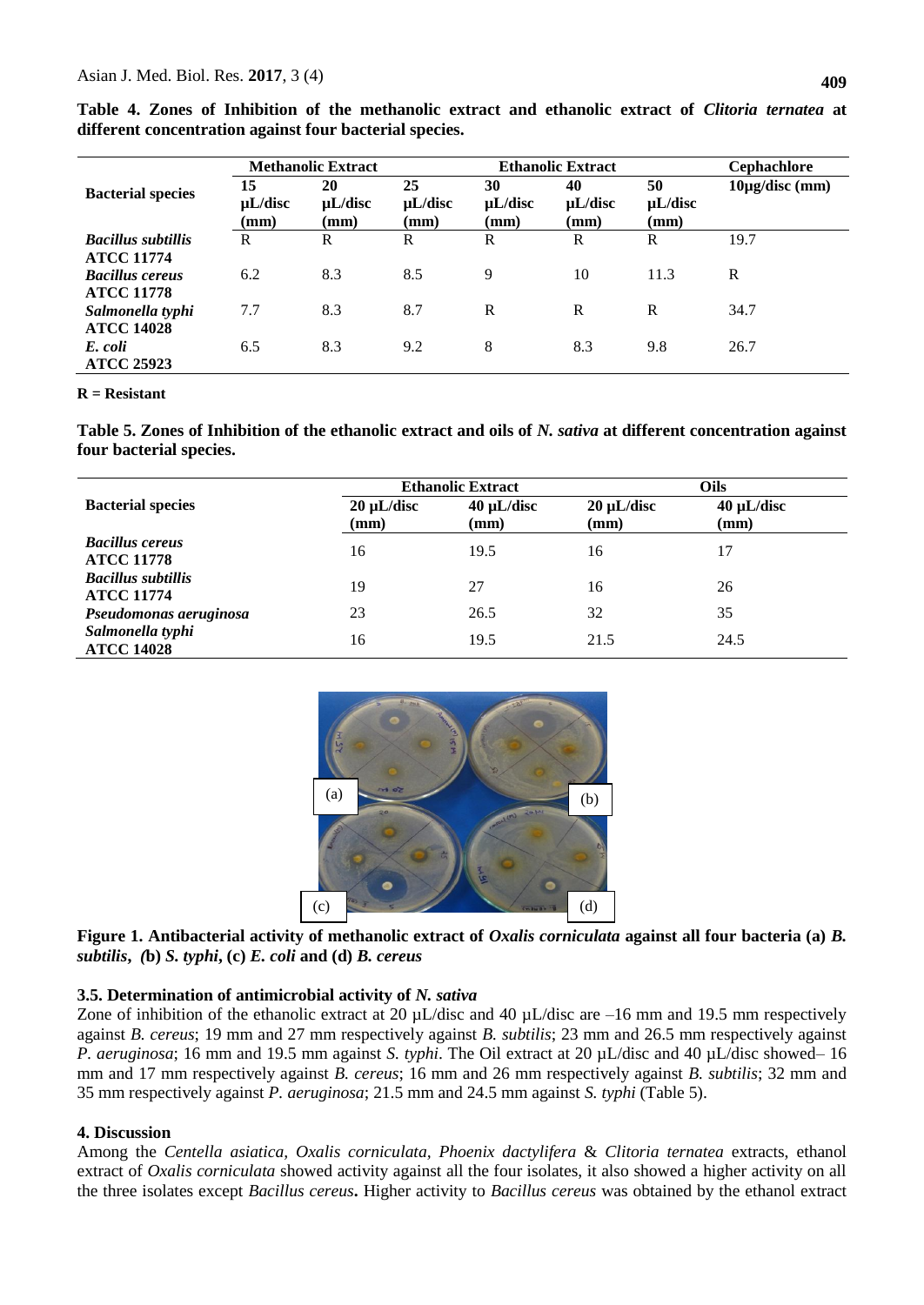of *Clitoria ternatea.* The leaf extracts of *C. asiatica* and *O. corniculata* showed significant inhibitory activities as compared to *Phoenix dactylifera* & *Clitoria ternatea* fruit and seed extracts. The presence of phytoconstituents in the leaf extracts may be responsible for the antibacterial activity of the plant (Marjorie, 1999). Phytochemical analysis of all the solvent extracts revealed the presence of carbohydrates and glycosides, phytosterols, phenolic compounds/tannins, flavonoids, proteins and aminoacids and volatile oils are present in ethanolic and methanolic extracts of *Oxalis corniculata* (Raghavendra *et al.,* 2006).

Methanolic and Ethanolic extract of *Clitoria ternatea* and *Phoenix dactylifera* showed higher antibacterial activity to gram negative bacteria compared to gram positive bacteria. Two important gram negative pathogens viz., *E. coli* and *S. typhi* are highly susceptible to methanolic extract of *Clitoria ternatea* seed and *Phoenix dactylifera* fruit extract. Both methanolic and ethanolic extract of *Oxalis corniculata* showed higher antibacterial activity to both gram negative and gram positive bacteria and indicated a broad spectrum of activity except gram positive bacteria *Bacillus cereus*. Methanolic and ethanolic extract of *Clitoria ternatea* differ in the resistence of *Salmonella typhi* against ethanolic extract. The resistence may be occurred by this bacterial strain may possess resistant mechanism or use of lesser than of minimum inhibitory concentration of the extract. The variation of antibacterial activities of the different extracts can be rationalized in terms of the polarity of the solvents used, polarity of the compounds being extracted from each solvent and in addition to their extrinsic bioactivity and by their ability to dissolve or diffuse in the media used in the assay (Anjana *et al.,* 2009). Furthermore, it is seen that the diameter of the zones of inhibition of the extracts increases as their concentrations increases, with exception of those shows no zone of inhibition.

In this study, we also investigated the antibacterial effects of ethanolic seed extracts and oils of *Nigella sativa* on four bacterial strains. The antibacterial activities of ethanolic extract and oils of *Nigella sativa* against four bacteria are shown in Table 4. Antibacterial effects of the tested ethanolic extract and oils concentrations showed variations against the bacterial strains. *Pseudomonas aeruginosa* shows best inhibition for both the ethanolic extract and oils at different concentration. *Salmonella typhi* shows the same degree of inhibition for ethanolic extract as *Bacillus cereus*, but greater inhibition for oils. Of all the bacteria, *Pseudomonas aeruginosa*  was the most sensitive bacteria against all of the concentrations of ethanolic extract and oils, while *Bacillus cereus* was the most resistant bacteria. Generally, the oils of *Nigella sativa* sample had higher antibacterial activity against bacteria than ethanolic extract. Many components of *Nigella sati*va were characterised by Burits and Bucar (2000) using GC-MS, but the major ones were thymoquinone, p-cymene and carvacrol. All of these compounds had antibacterial effect (Ali and Blunden, 2003). Hence, the antibacterial effects of our samples may be closely related to their high percentage of these compounds.

*Salmonella typhi* the most dangerous gram negative human pathogen is sensitive to all the plant and plant derived extracts studied in this research. Only except the ethanolic extract of *Clitoria ternatea*, all the extracts produced zone of inhibition. Among them *N. sativa* produced largest zone of inhibition. All the methanolic extracts were inhibitor of *S. typhi.* Not only *S. typhi* but also all the isolates showed inhibitory activity against gram negative pathogen *E. coli*. Therefore it can be stated that the study extracts are more active against gram negative bacteria and could possibly be used against other gram negative pathogens.

### **5. Conclusions**

The results of the present study along with early reports concluded that the extracts have potent antibacterial activity against the clinical human pathogens *Salmonella typhi* and *E. coli*. The present investigation data on antibacterial potency of *Centella asiatica, Oxalis corniculata, Phoenix dactylifera, Clitoria ternatea* & *Nigella sati*va are helpful to design further study for synthesis of novel antibacterial agent. Along with this, the oil of *Nigella sati*va may be used in food as a preservative.

# **Conflict of interest**

None to declare.

### **References**

- Ahmed L, Z Mohammed and F Mohammed, 1998. Screening of some Indian medicinal plants for their antimicrobial properties. J. Ethnopharmacol., 62: 183-193.
- Akgul A, 1989. Antimicrobial activity of black cumin (*Nigella sativa* L.) essential oil. J. Fac. Pharm. Gazi., 6: 63-68.
- Ali BH and G Blunden, 2003. Pharmacological and toxicological properties of *Nigella sativa*. Phyt. Res., 17: 299–305.